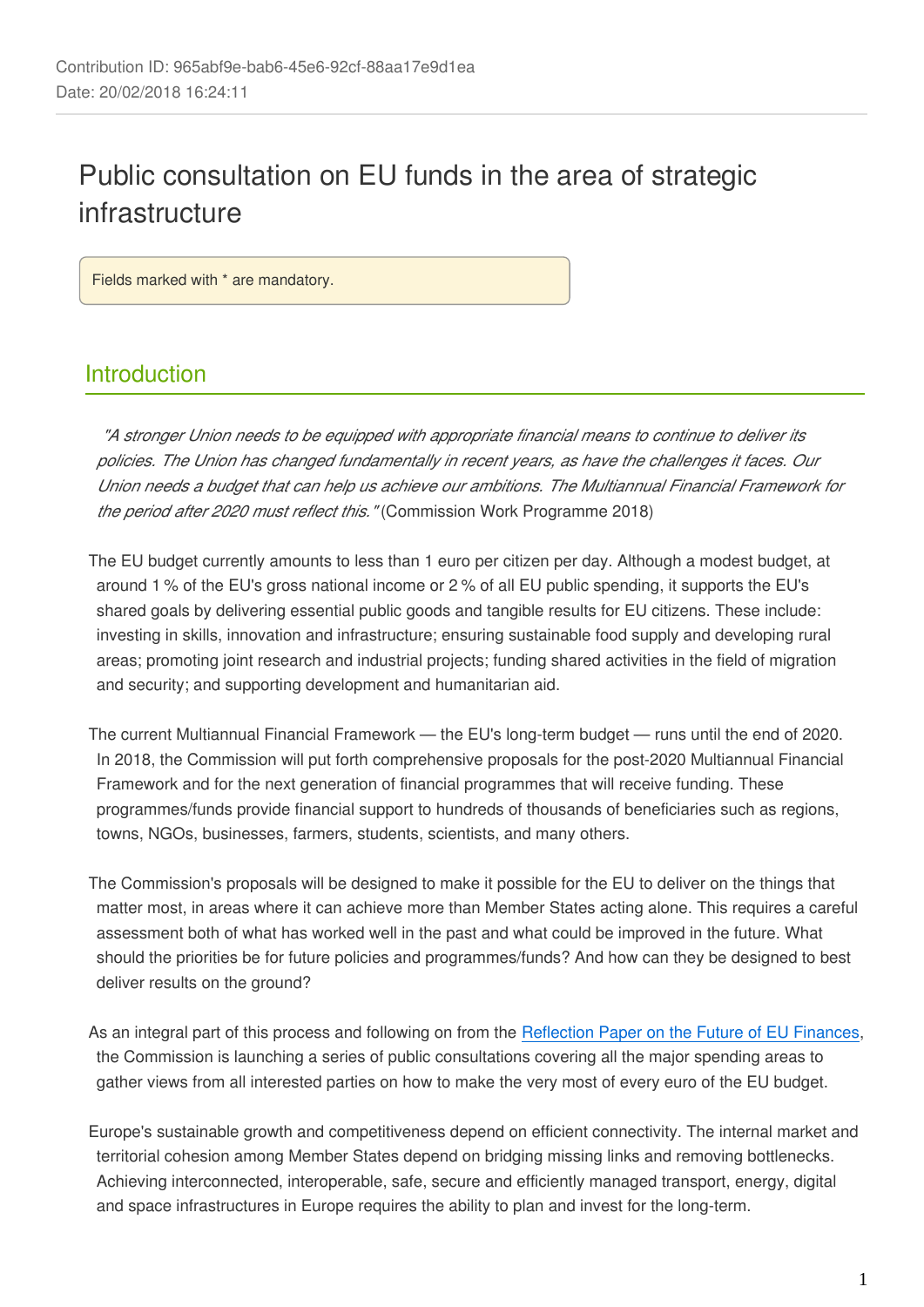- EU funds have sought to stimulate European-wide cooperation. The main EU funding tool to fulfil the objective (Article 170 of the EU Treaty) of the establishment and development of trans-European networks in the areas of transport, telecommunications and energy infrastructures is the Connecting Europe Facility programme (CEF). [CEF](https://ec.europa.eu/inea/en/connecting-europe-facility) seeks to boost investment where the EU added-value is highest, notably for cross-border projects and European-wide interoperable systems and services.
- Regarding space, the EU has set up three major space programmes; [Galileo](http://ec.europa.eu/growth/sectors/space/galileo_en) and [EGNOS](http://ec.europa.eu/growth/sectors/space/egnos_en) as satellite navigation systems and [Copernicus](http://ec.europa.eu/growth/sectors/space/copernicus_en) as an Earth observation system providing data and services. The EU also makes an important investment in the [ITER](https://www.iter.org/) project, an international cooperation project aiming at the development of fusion as an efficient and sustainable source of energy.

## A. About You

- **\*** 1. You are replying
	- $\bullet$  as an individual in your personal capacity
	- **•** in your professional capacity or on behalf of an organisation

#### **\*** 2. Respondent's first name

*100 character(s) maximum*

Isabell

### **\*** 3. Respondent's last name

*100 character(s) maximum*

Büschel

#### **\*** 4. Email address

isabell.buschel@transportenvironment.org

#### **\*** 5. Country of residence

Spain

#### **\*** 6. Your contribution

(*Note that, whatever option chosen, your answers may be subject to a request for public access to documents under [Regulation \(EC\) N°1049/2001\)](http://eur-lex.europa.eu/legal-content/EN/AUTO/?uri=CELEX:32001R1049)*

- can be published **with your personal information** (I consent the publication of all information in my contribution in whole or in part including my name or my organisation's name, and I declare that nothing within my response is unlawful or would infringe the rights of any third party in a manner that would prevent publication)
- can be published provided that you remain **anonymous** (I consent to the publication of any information in my contribution in whole or in part (which may include quotes or opinions I express) provided that it is done anonymously. I declare that nothing within my response is unlawful or would infringe the rights of any third party in a manner that would prevent the publication.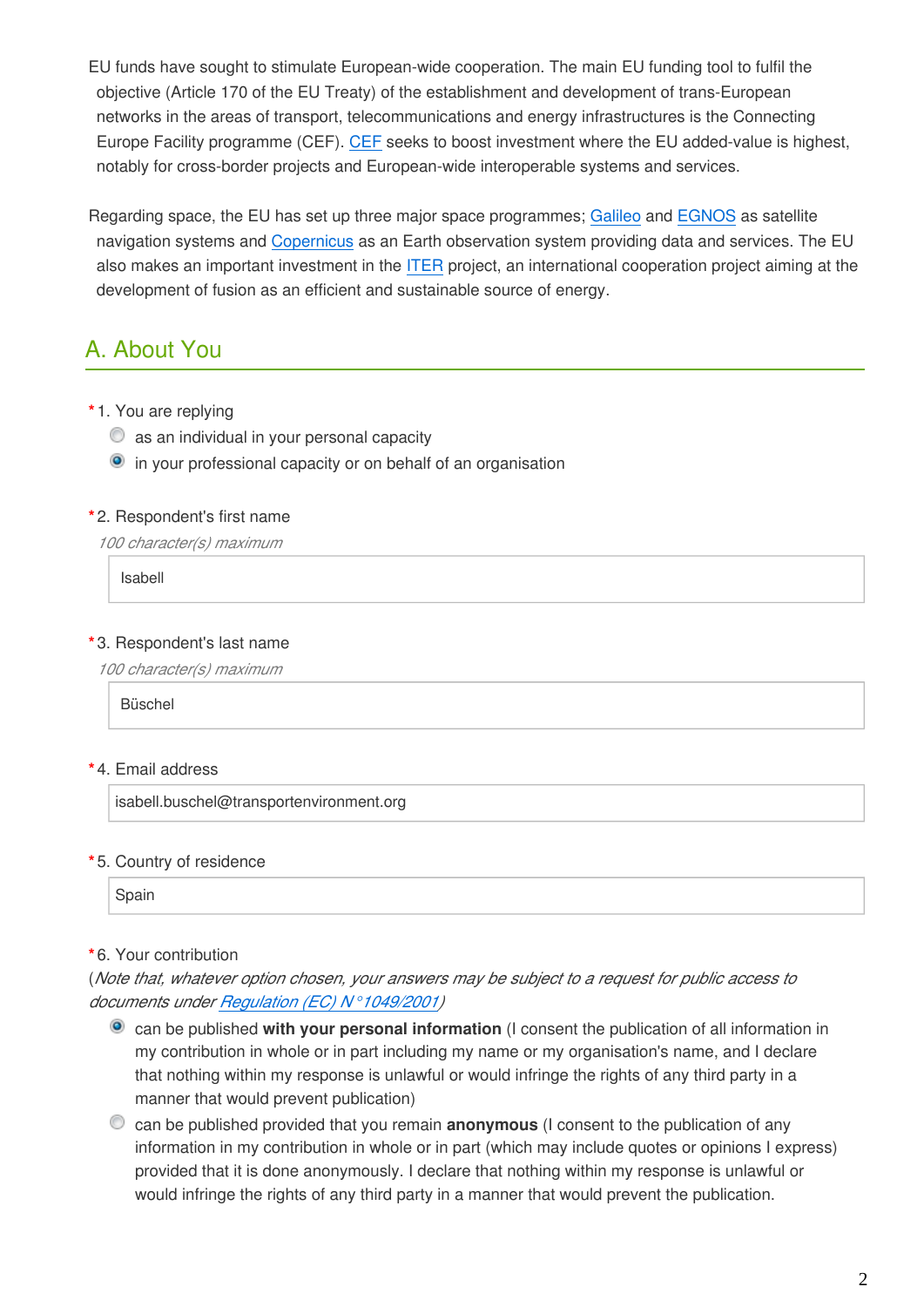#### **\*** 7. Name of your organisation

*100 character(s) maximum*

Transport & Environment

#### **\*** 8. Is your organisation included in the Transparency Register?

If your organisation is not registered, we invite you to register [here,](https://ec.europa.eu/transparencyregister/public/ri/registering.do?locale=en) although it is not compulsory to be registered to reply to this consultation. [Why a transparency register](http://ec.europa.eu/transparencyregister/public/staticPage/displayStaticPage.do?locale=en&reference=WHY_TRANSPARENCY_REGISTER)?

- Yes
- $\odot$  No
- $\bullet$  Not applicable

#### **\*** 8.a. If so, please indicate your Register ID number

*100 character(s) maximum*

58744833263-19

#### **\*** 9. Postal address of the organisation

*300 character(s) maximum*

18 Square de Meeus, Brussels 1050, Belgium

#### **\*** 10. Country of organisation's headquarters

| -<br>. |  |
|--------|--|
|--------|--|

#### **\*** 11. Type of organisation

- **Private enterprise**
- Professional consultancy, law firm, self-employed consultant
- Trade, business or professional association
- Non-governmental organisation, platform network
- **C** Research and academia
- Churches and religious communities
- Regional or local authority (public or mixed)
- $\bullet$  International or national public authority
- Other (Please specify)
- **\*** 12. How many employees does the organisation have?
	- More than 250 employees (Large enterprise)
	- Between 50 and 250 employees (Medium-sized enterprise)
	- Between 10 and 49 employees (Small enterprise)
	- Less than 10 employees (Micro enterprise)
	- Self-employed (Micro enterprise)
	- $\bullet$  Not applicable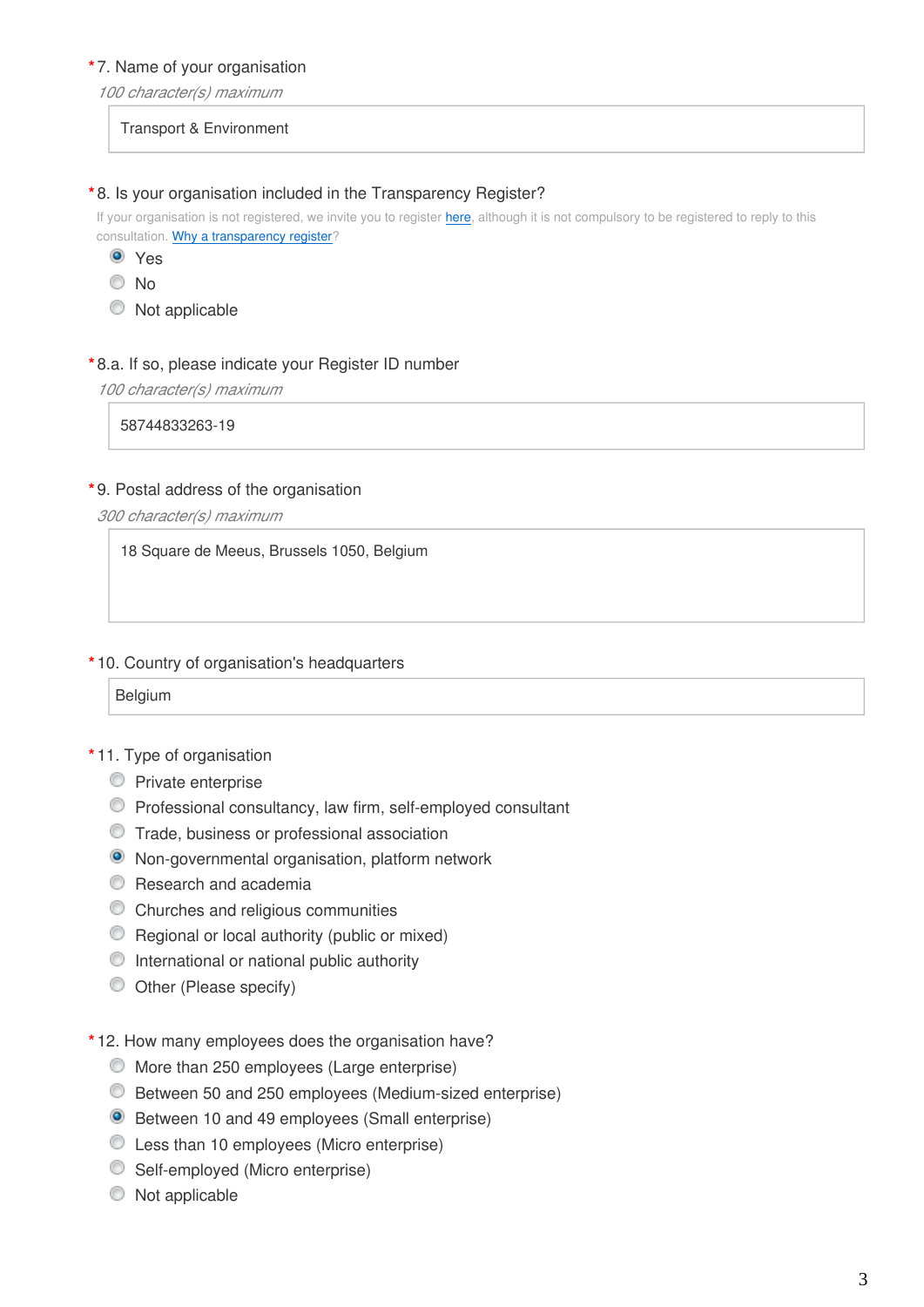**\*** 13. Please let us know whether you have experience with one or more of the following funds and programmes:

- Connecting Europe Facility Programme (CEF) Energy
- Connecting Europe Facility Programme (CEF) Telecom
- Connecting Europe Facility Programme (CEF) Transport
- Galileo, EGNOS, Copernicus or Space Surveillance and Tracking
- **\*** 14. Please let us know to which of the following topics your replies to this questionnaire will refer:
	- **O** Transport
	- **Energy**
	- **Digital**
	- Space

## B. EU funds in the area of strategic infrastructure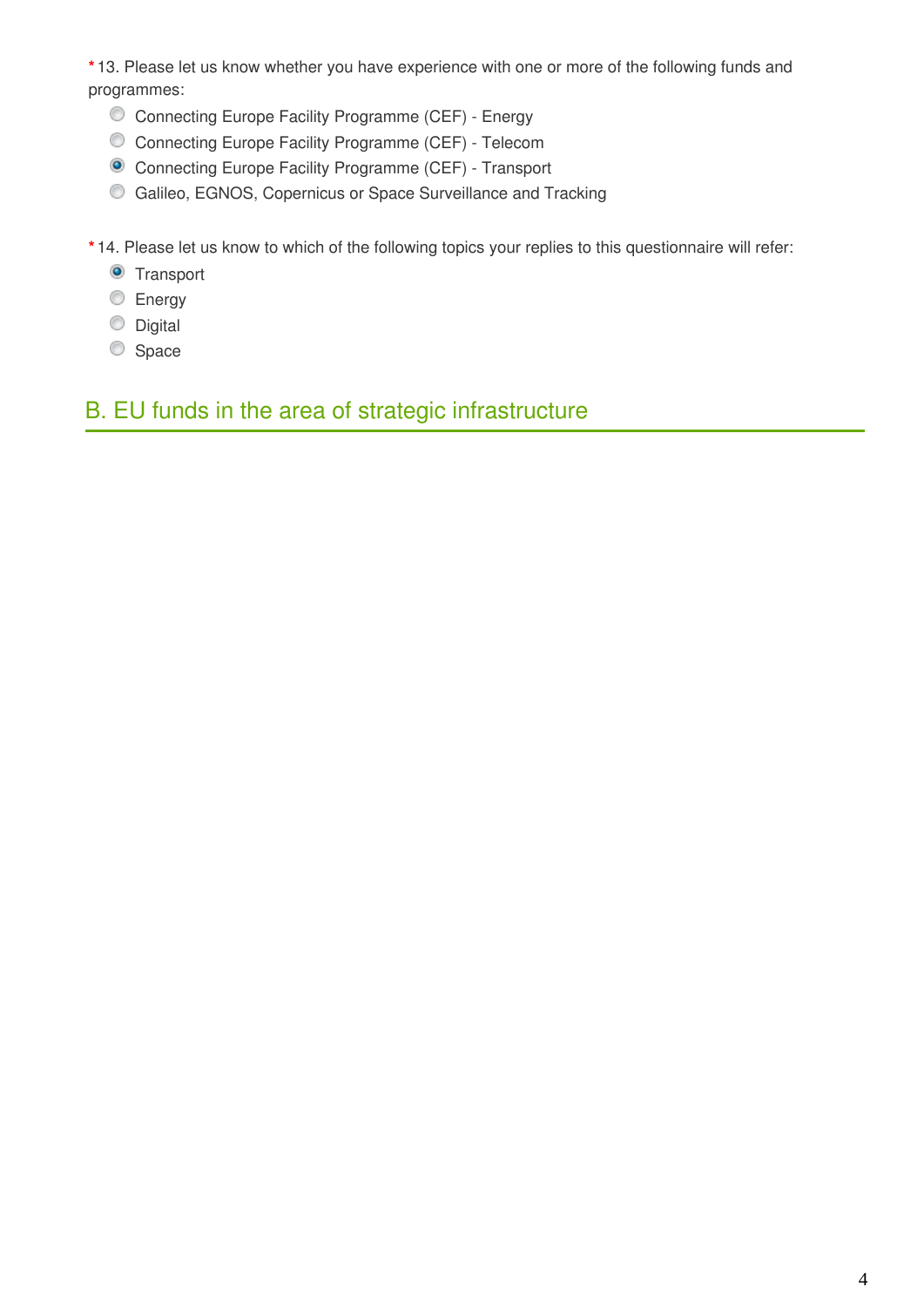1. The Commission has preliminarily identified a number of policy challenges which programmes/funds in this area -strategic infrastructure - could address. How important are these policy challenges in your view?

|                                                                                                                 | Very<br>important | Rather<br>important | Neither<br>important<br>nor<br>unimportant | Rather<br>not<br>important | <b>Not</b><br>important<br>at all | <b>No</b><br>opinion |
|-----------------------------------------------------------------------------------------------------------------|-------------------|---------------------|--------------------------------------------|----------------------------|-----------------------------------|----------------------|
| * Promoting<br>economic growth<br>and jobs across the<br>EU                                                     |                   |                     |                                            |                            |                                   |                      |
| * Transition to a low-<br>carbon and climate-<br>resilient economy<br>and society                               | ۰                 |                     |                                            |                            |                                   |                      |
| *Completion of trans-<br>European networks<br>in the areas of<br>transport, energy<br>and<br>telecommunications | ∩                 | ⊙                   | ∩                                          | ∩                          | ⊙                                 |                      |
| * Transition towards<br>clean, competitive<br>and connected<br>mobility                                         | ۰                 |                     |                                            |                            |                                   |                      |
| *Transition of EU<br>energy, ensuring<br>security of supply                                                     |                   |                     |                                            |                            |                                   |                      |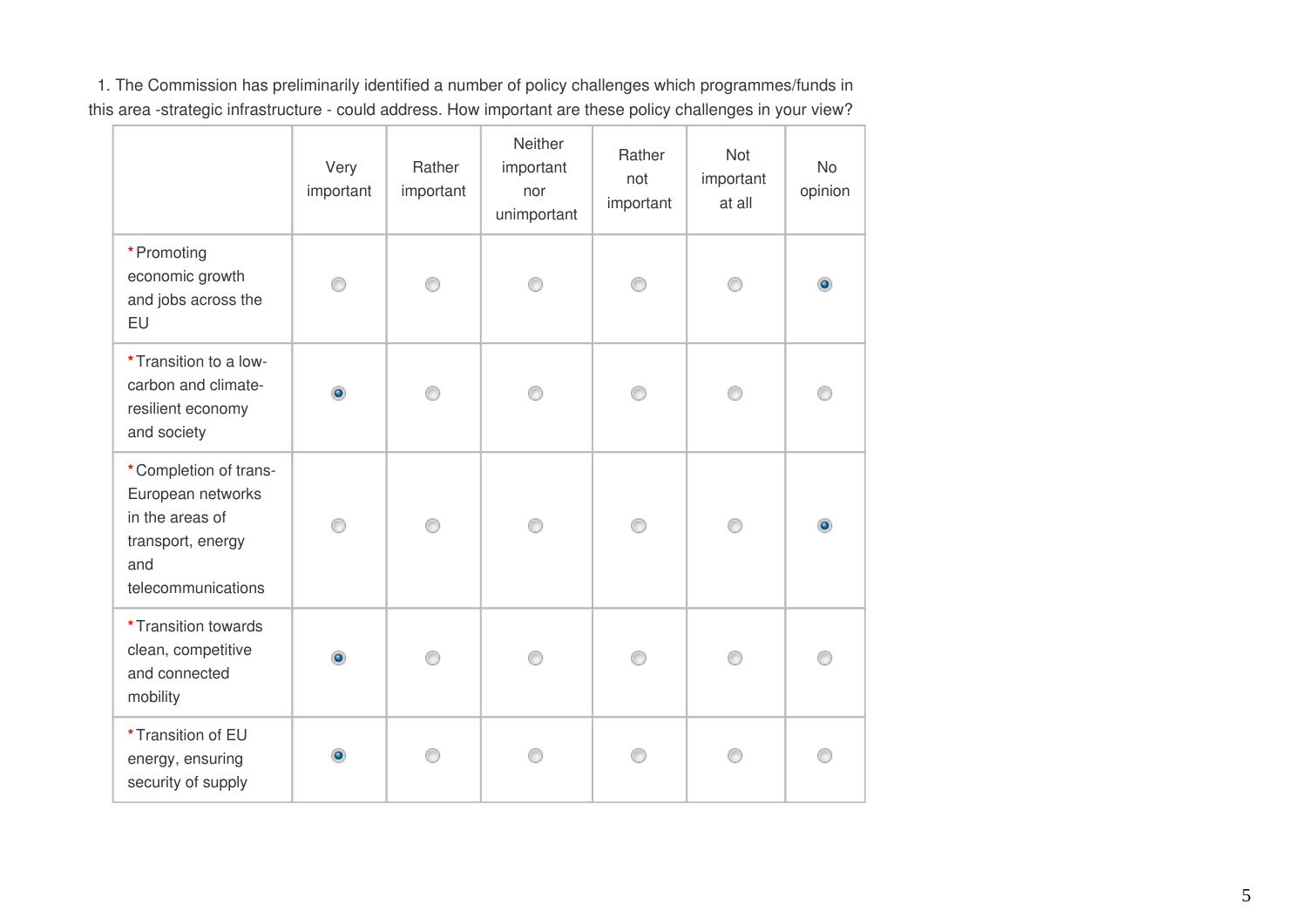| * Implementation of<br>the Digital Single<br>Market             | ⊙         | ∩ | C | ⊙ | ⋒ | $\bullet$ |
|-----------------------------------------------------------------|-----------|---|---|---|---|-----------|
| *Long term<br>sustainability of<br>Europe's space<br>capability | ⊙         | ⋒ |   | ◎ | ⋒ | $\bullet$ |
| *Development of<br>new long-term<br>energy sources              | $\bullet$ | ⋒ | ⋒ | ⊙ | ⋒ |           |
| Other (please<br>specify below)                                 |           |   |   | € |   |           |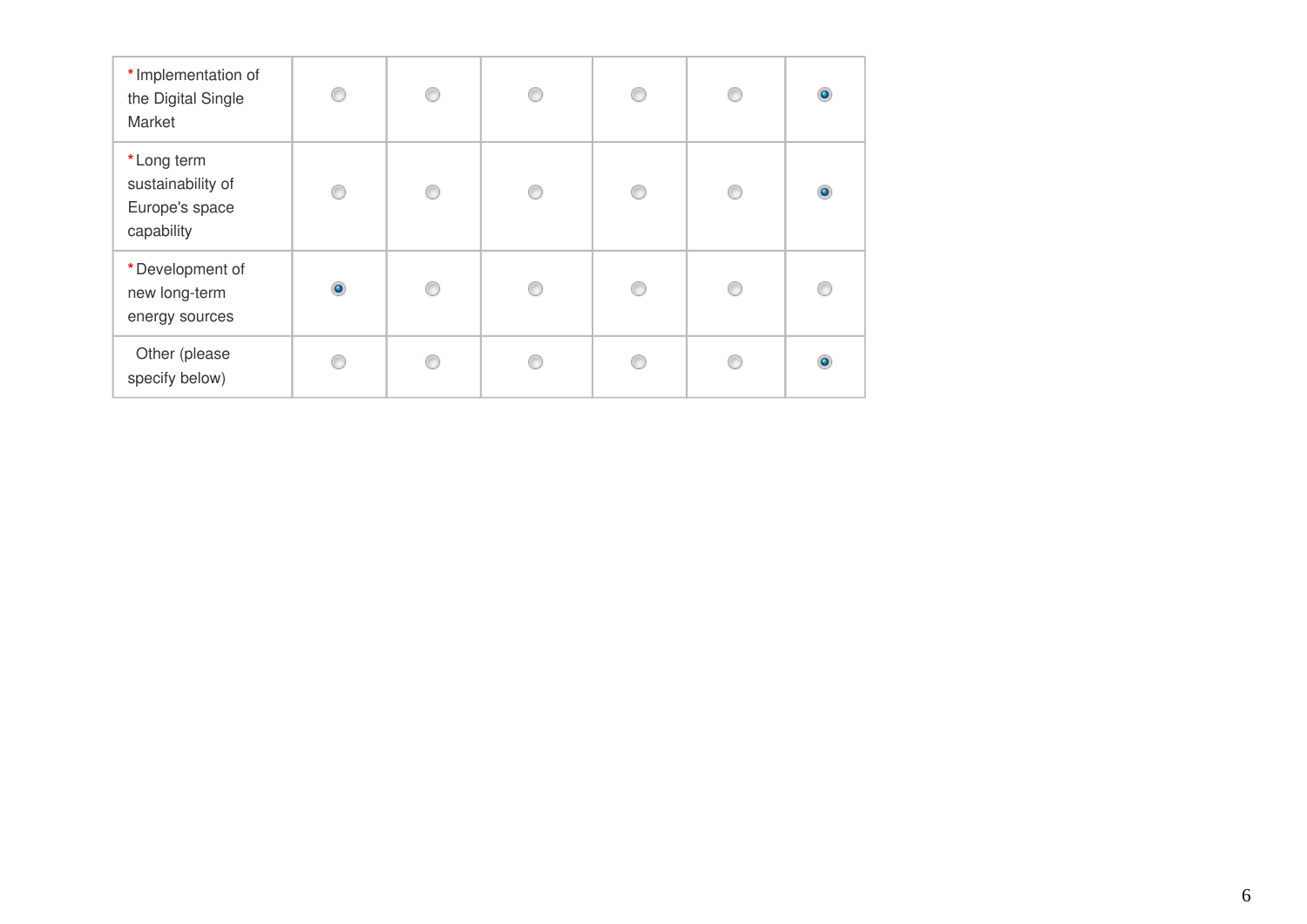### **\*** 1.a. Please specify if you identified another policy challenge

*200 character(s) maximum*

No

### 2. To what extent do the current programmes/funds successfully address these challenges?

|                                                                                                          | Fully<br>addressed | Fairly<br>well<br>addressed | Addressed<br>to some<br>extent only | Not<br>addressed<br>at all | <b>No</b><br>opinion |
|----------------------------------------------------------------------------------------------------------|--------------------|-----------------------------|-------------------------------------|----------------------------|----------------------|
| * Promoting economic growth<br>and jobs across the EU                                                    | ⊙                  | ⊙                           |                                     | ∩                          | ۵                    |
| *Transition to a low-carbon and<br>climate-resilient economy and<br>society                              |                    |                             | $\bullet$                           |                            |                      |
| *Completion of trans-European<br>networks in the areas of<br>transport, energy and<br>telecommunications |                    |                             |                                     |                            |                      |
| *Transition towards clean,<br>competitive and connected<br>mobility                                      | ∩                  | ⋒                           | ۰                                   | ⋒                          |                      |
| *Transition of EU energy,<br>ensuring security of supply                                                 | ⊙                  | ⊙                           | ۰                                   | ⊙                          |                      |
| * Implementation of the Digital<br>Single Market                                                         | ⊙                  | ⊙                           | ∩                                   | ⊙                          |                      |
| *Long term sustainability of<br>Europe's space capability                                                | ⊙                  | ⊙                           |                                     | ⊙                          |                      |
| *Development of new long-<br>term energy sources                                                         | ∩                  | ∩                           | $\bullet$                           | ∩                          |                      |
| Other (please specify below)                                                                             | ⊙                  | C                           |                                     | ⊙                          | $\bullet$            |

#### **\*** 2.a. Please specify if you identified another policy challenge

*200 character(s) maximum*

no comment

**\*** 3. To what extent do the current programmes/funds add value, compared to what Member States could achieve at national, regional and/or local levels?

- **O** To a large extent
- $\bullet$  To a fairly large extent
- $\circledcirc$  To some extent only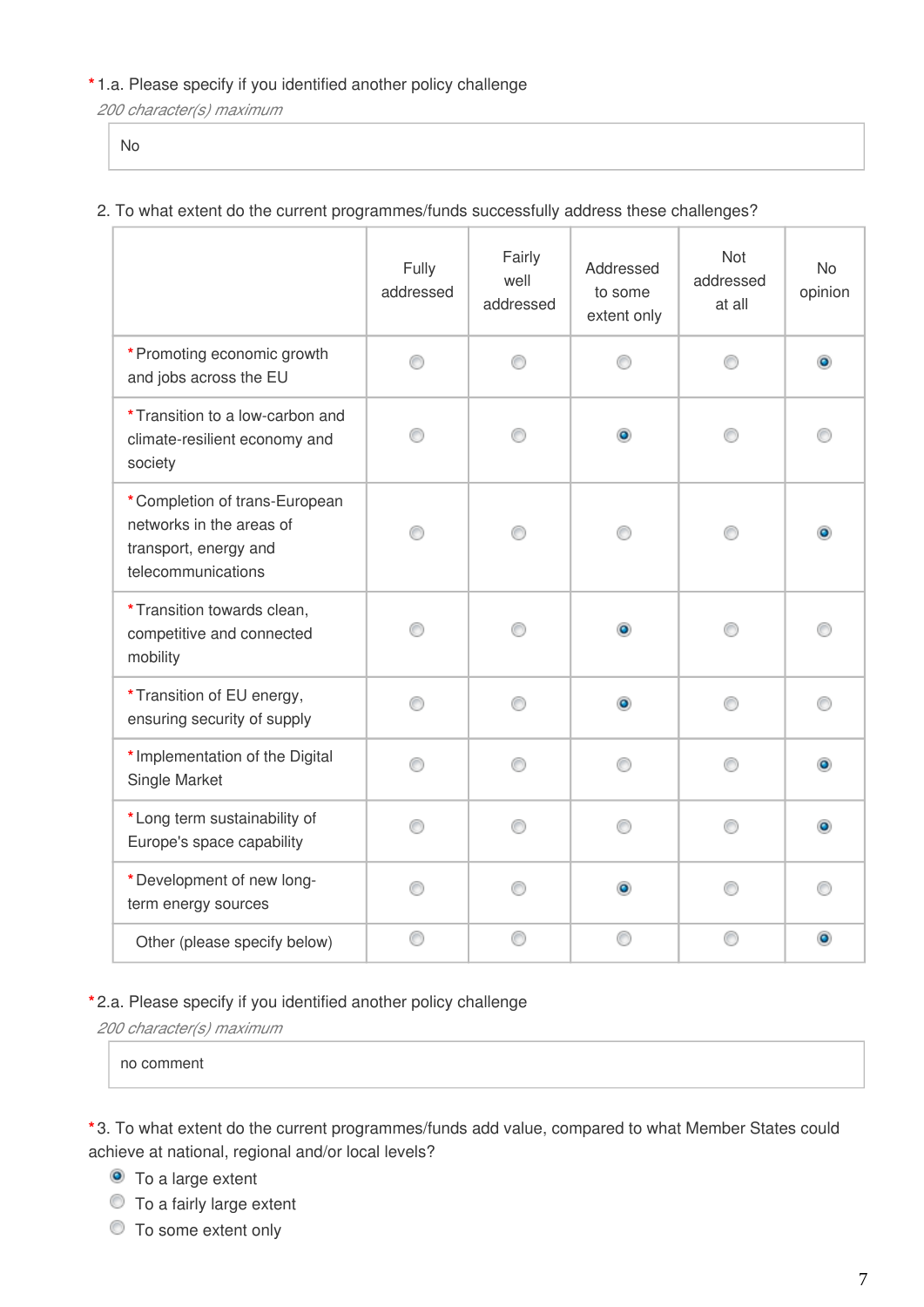$\bullet$  Not at all

Don't know

4. Please specify how the current programmes/funds add value compared to what Member States could achieve at national, regional and/or local levels.

*Please clearly indicate to which policies, programmes and funds your answers refer.*

#### *1500 character(s) maximum*

Climate change is an issue that can only be addressed through coordinated efforts. This is why international treaties on climate change are of such importance. At EU-level, the countries must coordinate their efforts and share the same ambition due to the fact that we are a relatively small continent in comparison with others.

The EU budget must be used to accelerate efforts by member states to to transition to a low greenhouse gas economy. This should be a primary objective of the EU in their future spending plan and it should be reflected by 1) including a target of 40% spending to actively curb climate change and 2) by including a mechanism to ensure no investments are made that are incompatible with the EU's climate goals. To ensure that this is a reality when it comes to transport, no more money should be spent on infrastructure that encourages the use of fossil fuels in transport (for example, new road projects; LNG infrastructure). Furthermore, a Climate Impact Assessment must be developed to gauge the climate impact of infrastructure projects.

5. Is there a need to modify or add to the objectives of the programmes/funds in this policy area? If yes, which changes would be necessary or desirable?

*Please clearly indicate to which policies, programmes and funds your answers refer.*

*1500 character(s) maximum*

A Climate Impact Assessment should be created that applies to all EU-funded transport projects. This would exist as an independent pillar of any Cost-Benefit Analyses and would become public upon a project application being selected for funding. A Climate Impact Assessment would be reviewed by the relevant authority selecting the responses to tenders and decisions would be based on the results of a stringent climate analysis. The CIA could be used to determine co-financing rates or, simply, a threshold could be set whereby any projects that do not reduce emissions in comparison with a business-as-usual approach would not benefit from EU funds.

Climate change must be a primary objective of the EU budget. Less money should be spent on "new transport infrastructure". More money should be made available for multi-sectoral spending. For example, clean energy for clean transport (e.g. renewable electricity for electric mobility) would combine the transport and energy sectors and help to ensure a holistic approach to decarbonisation. Climate could be a "crosscutting theme" for the next budget and only multi-sector projects could apply for funding.

To fill the gap Brexit will leave, the EU will likely need new resources. These should be generated from taxing carbon-intensive energy, for example by reforming the energy tax directive and including aviation in the VAT-framework. Ending tax breaks for diesel fuel and aviation companies would generate over €40 billion in revenue.

6. To what extent do you consider the following as obstacles which prevent the current programmes /funds from successfully achieving their objectives?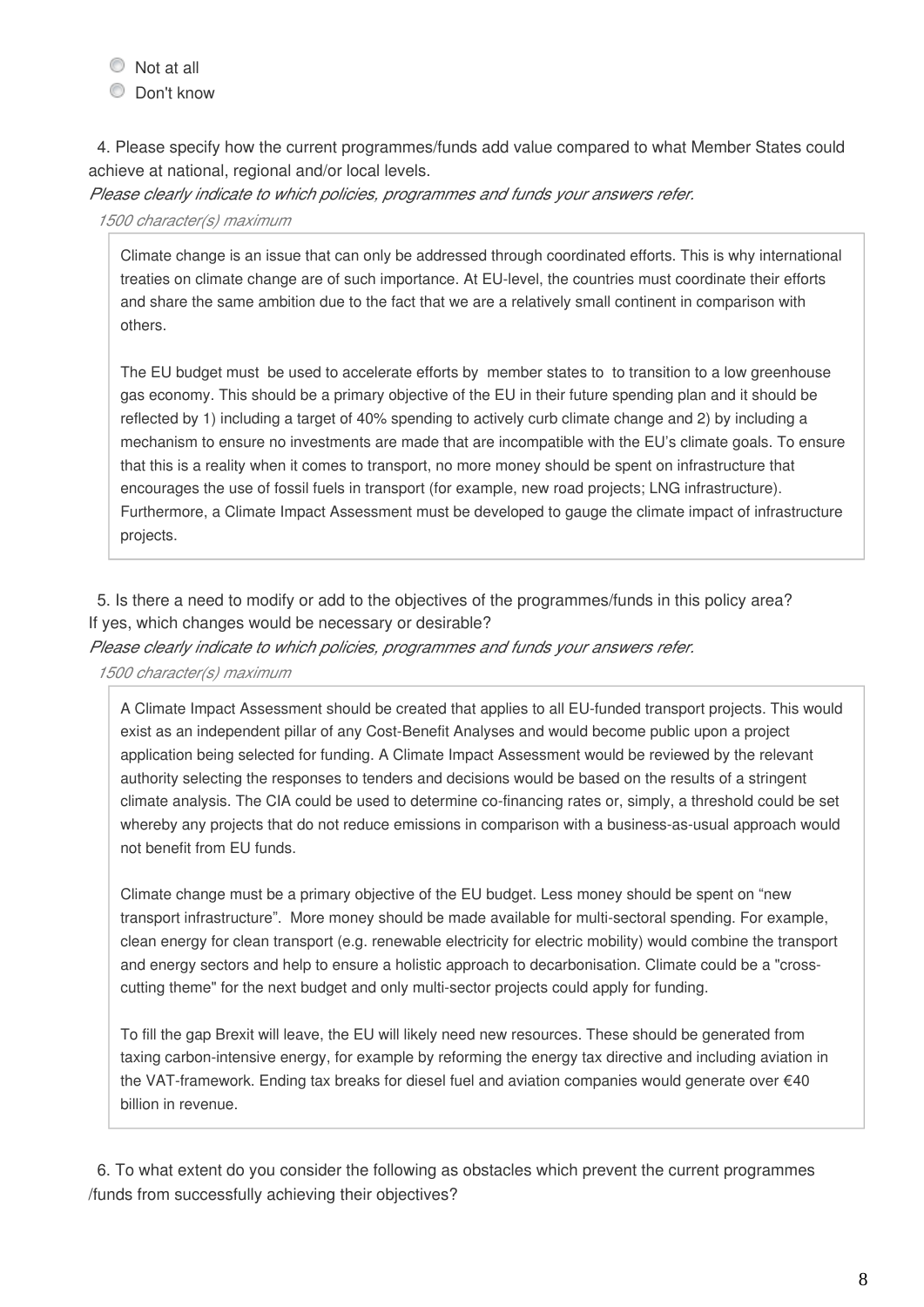|                                                                                         | To a<br>large<br>extent | To a<br>fairly large<br>extent | To<br>some<br>extent<br>only | Not<br>at<br>all | <b>No</b><br>opinion |
|-----------------------------------------------------------------------------------------|-------------------------|--------------------------------|------------------------------|------------------|----------------------|
| *Complex procedures leading to high<br>administrative burden and delays                 | ⋒                       | ⋒                              | $\bullet$                    | ∩                | ⋒                    |
| * Insufficient administrative capacity to<br>manage programmes                          |                         | ۰                              | ⋒                            | ∩                |                      |
| *Limited information about funding and<br>selection process                             | ۰                       | ⋒                              | ⋒                            | ∩                |                      |
| *Lack of flexibility to react to unforeseen<br>circumstances and to new user needs      | ⋒                       | ∩                              | ⋒                            | ⊙                |                      |
| * Difficulty of combining EU action with<br>other public interventions                  | ∩                       | ۵                              | ∩                            | ∩                |                      |
| * Insufficient synergies between the EU<br>programmes/funds                             | ۵                       | ∩                              | ⋒                            | ∩                |                      |
| * Difficulty to ensure the sustainability of<br>projects when the financing period ends | ۰                       | ∩                              | ⊙                            | ⊙                |                      |
| * Difficulty to access financial instruments<br>to complement funding                   | ⋒                       | ∩                              | ⋒                            | ∩                |                      |
| * Inadequate co-financing rates                                                         | ⊙                       | ⊙                              | ⊙                            | $\bullet$        |                      |
| Other (please specify below)                                                            | ⋒                       |                                | €                            | ⊙                |                      |

## **\*** 6.a. Please specify if you have identified another obstacle

*1000 character(s) maximum*

No

7. How could current programmes/funds be further simplified and administrative burdens for beneficiaries be reduced?

|                                       | To a<br>large<br>extent | To a<br>fairly<br>large<br>extent | To<br>some<br>extent<br>only | Not<br>at<br>all | No<br>opinion |
|---------------------------------------|-------------------------|-----------------------------------|------------------------------|------------------|---------------|
| * Alignment of rules between EU funds | ۱                       | C                                 | O                            | O                |               |
| *Fewer, clearer, shorter rules        | C                       |                                   | C                            | $\bullet$        |               |
| *More reliance on national rules      | O                       |                                   | C                            | O                |               |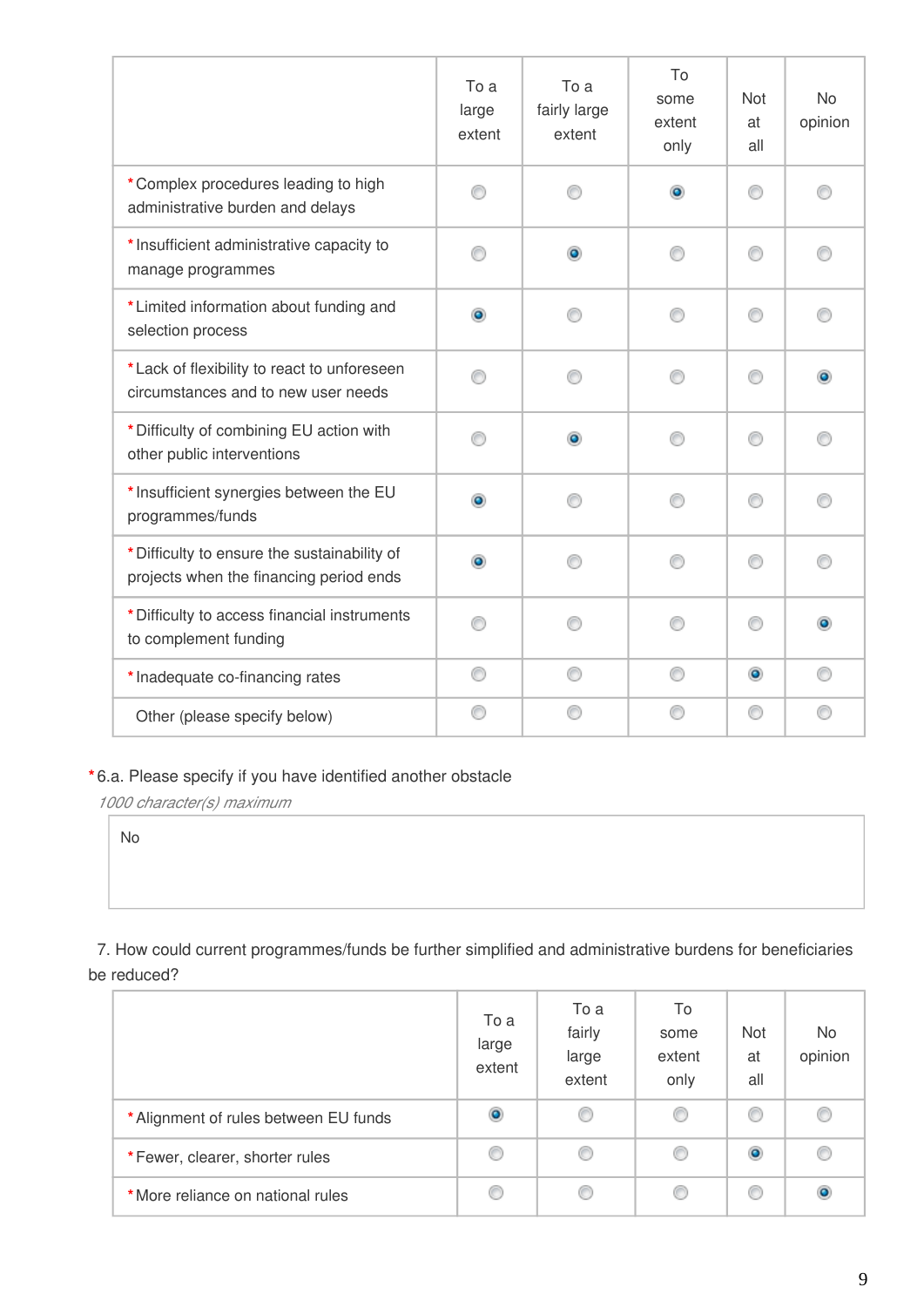| *Sufficient flexibility between programming<br>periods                                            | C | O | C |  |
|---------------------------------------------------------------------------------------------------|---|---|---|--|
| *More flexibility of resource allocation to<br>respond to unexpected needs                        |   |   |   |  |
| *More effective stakeholders' involvement in<br>the programming, implementation and<br>evaluation | ۰ | O |   |  |
| Other (please specify below)                                                                      |   |   |   |  |

**\*** 7.a. Please specify if you have identified another way to simplify and reduce burdens

*1000 character(s) maximum*

No

8. How could synergies among programmes/funds in this area be further strengthened to avoid possible overlaps/duplication? For example, would you consider grouping/merging some programmes? *Please clearly indicate to which policies, programmes and funds your answers refer.*

*1500 character(s) maximum*

CEF energy and CEF transport could be better grouped to make the most out of limited resources. A fund to clean and improve the electricity grids of member states could be aligned with transitioning to electric mobility. Such improvements should be facilitated at European level to ensure that renewable energy can be sent across borders and stored during times of low demand. Such grouping would improve energy efficiency and better ensure energy security for Europe.

## C. Document upload and final comments

 1. Please feel free to upload a concise document, such as a position paper. The maximum file size is 1MB.

*Please note that the uploaded document will be published alongside your response to the questionnaire which is the essential input to this open public consultation. The document is optional and serves as additional background reading to better understand your position.*

The maximum file size is 1 MB

**886aa3de-a8ed-4833-85a3-d6807ffe6dd3/2017\_09\_briefing\_spending\_climate\_energy\_targets.pdf**

2. If you wish to add further information — within the scope of this questionnaire — please feel free to do so here.

*1500 character(s) maximum*